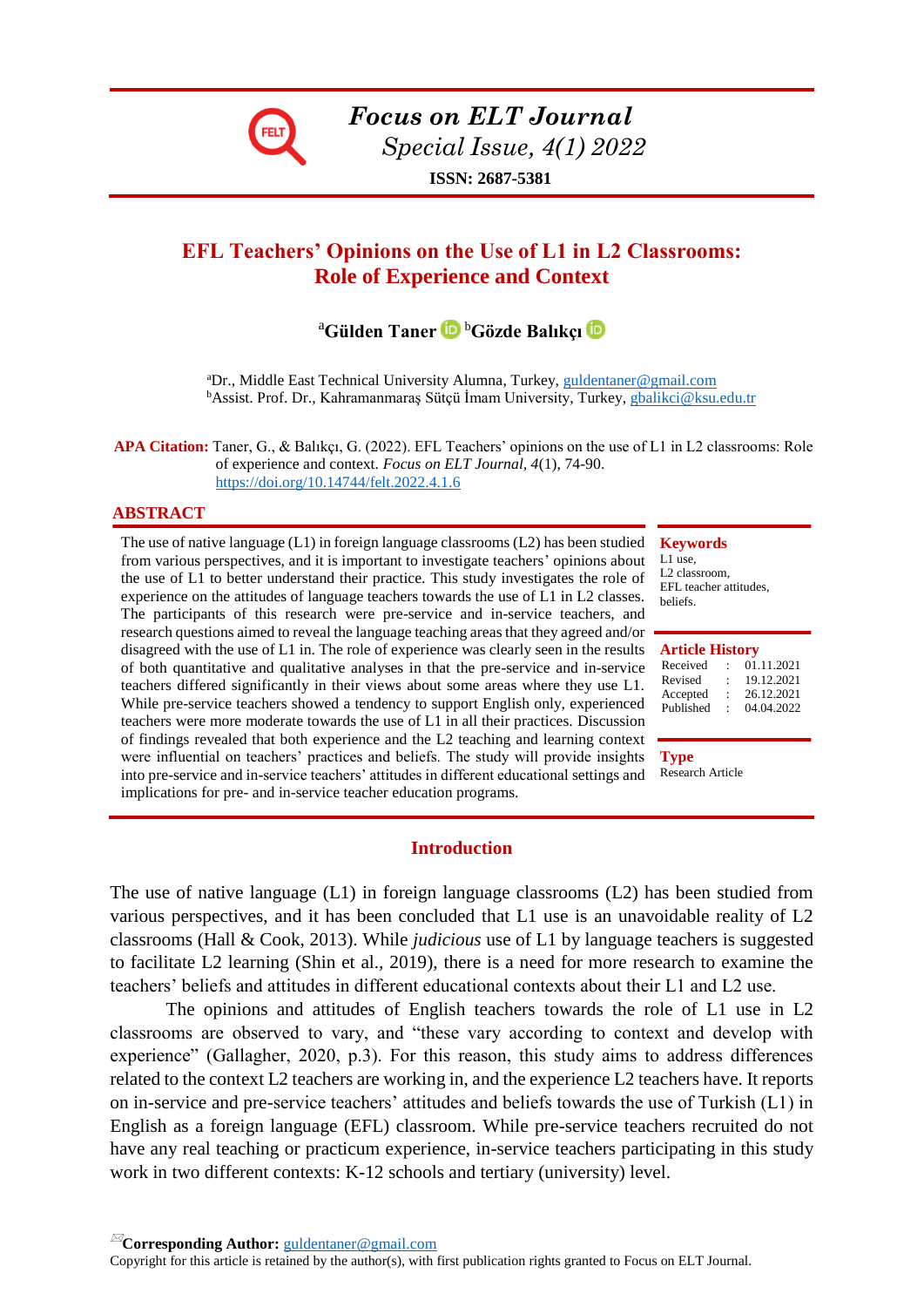The recent attitude studies conducted in the Turkish context mainly involve EFL learners (Kocaman & Aslan, 2018), pre-service teachers (Korkut & Şener, 2018), instructors (İnal & Turhanlı, 2019; İstifçi, 2019) or various stakeholders (Taşkın, 2011) working at preparatory schools of universities. Hence, this study may contribute to the existing literature by displaying and comparing the views of language teachers: pre-service teachers without teaching experience and in-service teachers working in K-12 schools and at tertiary levels (the participant groups are introduced in greater detail in the Methodology section).

# **Literature Review**

# L1 use in L2 classrooms

English language teaching has been experiencing an attitude change regarding L1 use in L2 classrooms in the 21st century (Hall & Cook, 2013). Although the *English only approach* has been advocated and approaches that avoid L1 have still been presented as the appropriate methods (e.g., Communicative Language Teaching, Task-Based Language Teaching), there have also been voices arguing against this understanding and welcoming L1 use.

The English-only tendency in language teaching was criticized by Auerbach (1993) who argued that the English-only movement had historical and ideological roots, and Phillipson (1992) named this tendency as "monolingual fallacy". In support of these claims, Cook (2001) argued that "(t)he first language can be a useful element in creating authentic L2 users rather than something to be shunned at all costs" (p. 402). The exclusion of native language from language classrooms is not reflecting the reality of language teaching practices; rather, it is an argument of the circles that advocate the superiority of native teachers through indirect methods (Şimşek, 2010, p.12).

Language learners are now seen as multi-competent language users (Cook, 2001) and learners' L1 or own language (Hall & Cook, 2013) is now seen as a resource they bring to the L2 classroom. The paradigm shift welcomes language learners as bilinguals and their L1s as a resource to exploit while teaching L2. After this paradigm shift, we see many code-switching studies (CS) in language classrooms as CS has been re-valued and considered as a common practice in language classrooms (Gallagher, 2020). In the Turkish EFL context, these studies focused mostly at the tertiary level (e.g., Ataş & Sağın-Şimşek, 2021; Üstünel & Seedhouse, 2005) to demonstrate the pedagogical value of the use of Turkish to achieve educational goals in language classrooms. As language learners are active bilinguals who engage in languaging practices to make meaning and thereby construct new identities, this issue has also been investigated under the framework of translanguaging (Goodman & Tastanbek, 2021), in line with the latest celebration of multilingualism. The current question is how language teachers experience this paradigm shift in their own practices and how their attitudes are shaped in the context where L1 is seen as a realistic choice (Shin et al., 2019).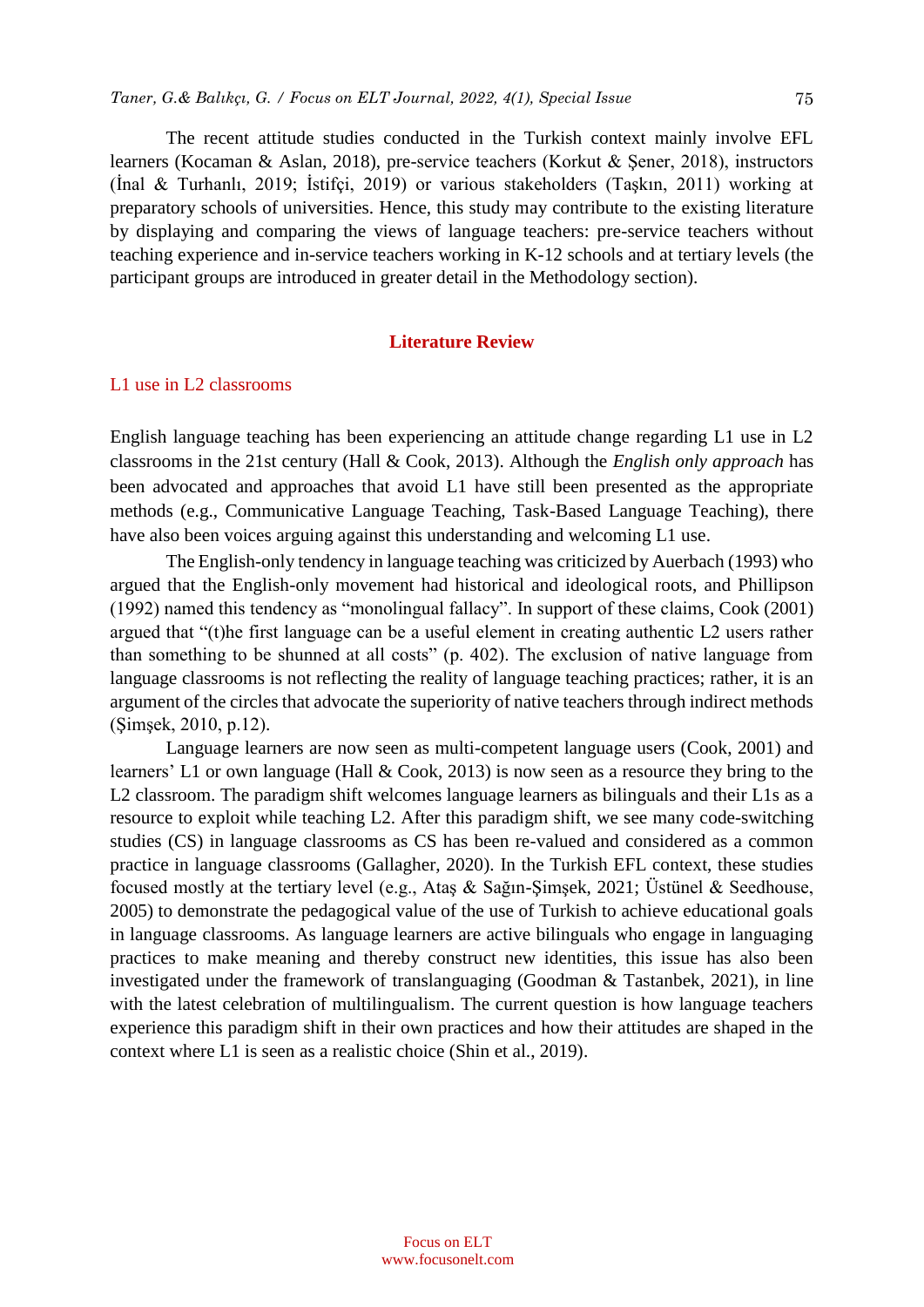#### Teachers' Beliefs & Attitudes on L1 use in L2 classes

The experience and the context where teachers work definitely influence the opinions and attitudes of English teachers towards the role of L1 use in L2 classrooms (Gallagher, 2020). There are many studies examining the attitudes of teachers and students towards the language used in the classroom. Even though the studies conducted differ in design and methodology, results are more or less the same: native language cannot be ignored. One of the most cited and preliminary questionnaire studies was from Schweer (1999), who researched the beliefs of language learners and teachers towards the use of their native language in the classroom, and he reported a positive attitude (p. 6). This study had been a cornerstone; since then, most of the studies concerning the use of L1 in L2 context had been investigated through comparing student views to teachers' beliefs.

Levine (2003) also asked learners and teachers in university-level foreign language classes how much time L2 is used by the instructor and found that in "40% to 60% of FL classes, the instructor used the L2 80% to 100% of the class time" (p. 350). "Topic/theme-based communication, less overall for communication about grammar, and less still for communication about tests, quizzes, and assignments" (p. 351) were reported areas of L2 use.

Şevik (2007) found out in the Turkish high school context that students and teachers think that L1 should be used "sometimes", especially "the teaching of complex grammar points". Teachers see Turkish as a must to teach grammar in both K-12 and tertiary levels (İnal & Turhanlı, 2019; Kayaoğlu, 2012; Şen, 2010; Şevik, 2007) or to enrich the understanding of grammar rules (İstifçi, 2019). This result echoed in different contexts as well (e.g. Al-Nofaie, 2010; Çelik, 2008). In addition to teaching grammar, checking and ensuring comprehension, classroom management, giving instructions are some potential occasions where L1 use is advocated (Çelik, 2008).

The teachers with varying experiences were also asked to report on their attitudes towards Turkish. In Kayaoğlu's (2012) study, teachers were found to report that in their first years at teaching, they were against the use of L1; however, as they gained experience, they saw "no need to insist on using L2" (p. 32). Although Taşkın (2011) found a similar positive impact of teaching experience on L1 use for teachers at tertiary levels; the teachers did not favor Turkish in their classrooms but still had to use it due to the "some concerns related to curriculum, testing and learner proficiency" (p.150). In another tertiary context, İstifçi (2019) noted that both novice and experienced teachers did not favour the use of Turkish in English classrooms and kept it to a minimum level. These studies show that even within the same institution, the attitudes towards the use of L1 might vary.

Pre-service teachers' attitudes have also been examined in different contexts (Korkut & Şener, 2018; Wach & Monroy, 2020) and the opinions of pre-service and in-service teachers were also compared (Lee, 2016). While the educational culture of the program and past learning experiences affect pre-service teachers' attitudes, experience is found to be a vital factor in influencing teacher beliefs towards L1 use in different language teaching settings (Lee, 2016).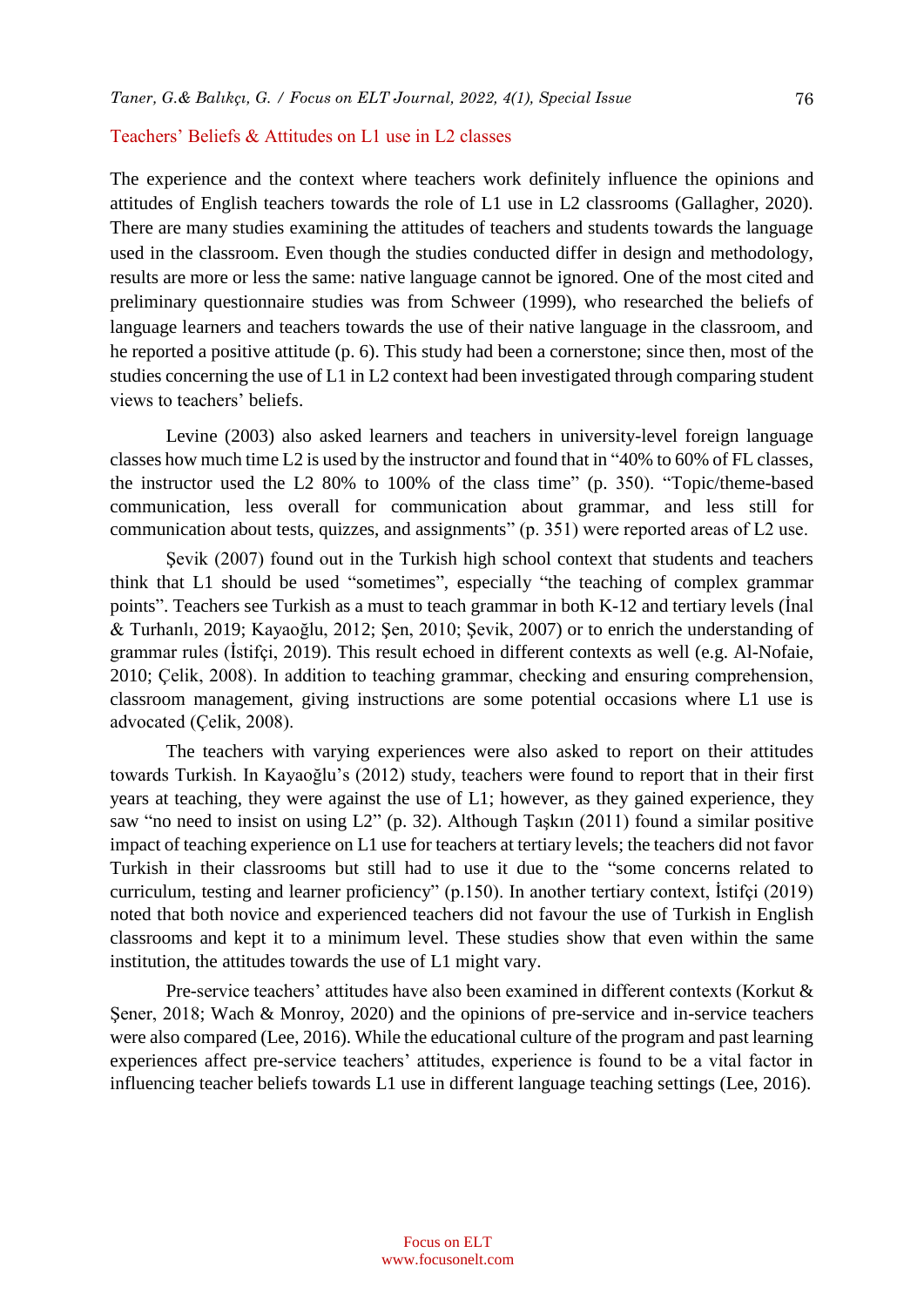# The rationale for the study

In Turkey, in an English as a Foreign Language (EFL) context, English has been taught starting from the second grade in primary schools, and it is the most common foreign language in the country (Selvi, 2011). In such an educational setting where English is learnt by many Turkish speakers, displaying language teachers' (who are also native speakers of Turkish) practices and beliefs towards the use of Turkish (L1) in English classrooms (L2) will be a reasonable step to understand the real practices of teachers in classrooms.

While previous research dealt with teacher attitudes either in contrast with student opinions or by teachers themselves, this study aims to investigate the role of experience on the attitudes of teachers towards the use of native language in L2 classrooms. In this study, the views of two groups of teachers, namely pre-service teachers (PSTs) and in-service teachers (INSTs), are reflected. For this aim, this paper reports on a study in which 78 PSTs and 34 INSTs participated. Teachers responded to a questionnaire on their use of and attitudes on L1 use in the L2 EFL classroom. Then, 2 PSTs and 3 INSTs were interviewed. Through the questionnaire and interviews, this study attempts to answer the following questions:

- 1) How much class time do the in-service and pre-service teachers report L1 is used in L2 classes?
- 2) What are the attitudes and beliefs of pre-service and in-service teachers towards the use of L1 in specific L2 classroom situations and areas?
- 3) Do teachers' beliefs and attitudes towards L1 change with experience?
- 4) Is there a significant difference between in-service and pre-service teachers' opinions?

# **Methodology**

This study utilizes a mixed-methods research design to answer the research questions above which call for different types of data to be gathered (Creswell & Plano Clark, 2011; Dörnyei, 2007). For the quantitative aspect, pre-service and in-service participant groups were administered a questionnaire; the open-ended items in the questionnaire and semi-structured interviews make up the qualitative dimension of the data collection.

# Participants

Initially, two groups of participants were targeted in this confirmatory study: pre-service (PSTs) and in-service teachers (INSTs). The sampling for the PST group was purposive, with both opportunity and criterion-based dimensions. The in-service teachers were all accessed through a snowball-sampling method. The sample characteristics will be further discussed below. All participants were recruited on a voluntary basis after they provided their informed consent for data collection, analysis, and anonymous dissemination of findings. The data were then anonymized, and participants were assigned participant IDs.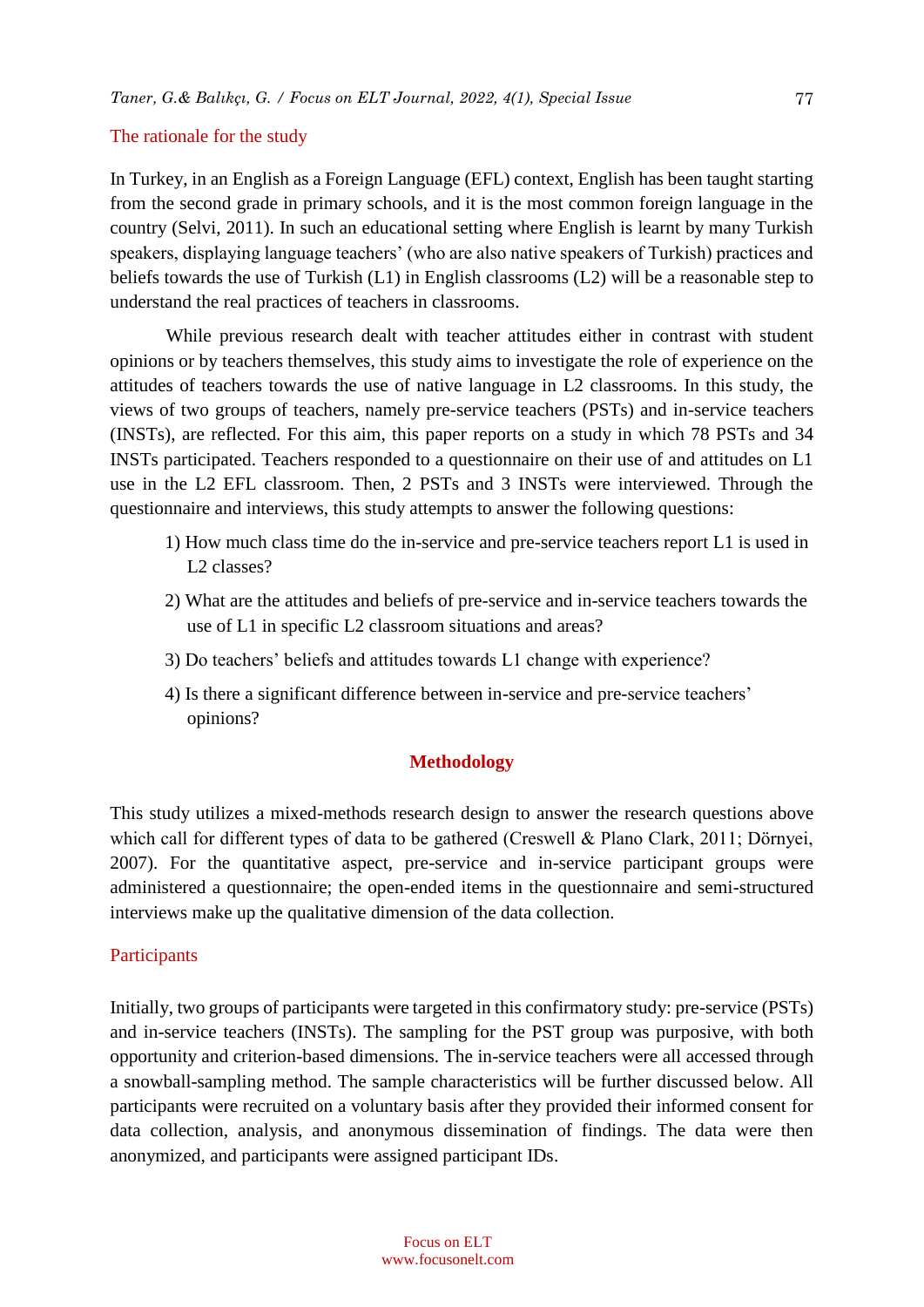PSTs were 78 third-year BA students enrolled in the English Language Teaching program of a top university in Ankara, Turkey where the medium of instruction is English. In previous terms, they had successfully completed courses that focus on language teaching methodology, such as Methodology I and II, and Approaches to ELT. At the time of data collection, PSTs had not taken any practicum courses in which they have school-based observation and teaching experience yet. Therefore, they were the target group to test the effect of experience on the attitudes towards the use of L1 in the L2 classroom. During data collection, some of PSTs were found to be experienced in language teaching since they had previously offered voluntary one-to-one tutoring to prep-year students at their university as part of another course they enrolled in. This gave us two groups of PSTs; the first group consisted of PSTs with no teaching experience ( $N_{\text{PST0}}$ =23), and the second group included PSTs with 1-6 months of teaching experience at beginner and elementary levels  $(N_{\text{PST1-6}}=55)$ .

INSTs consisted of 34 EFL teachers with teaching experience at K-12 schools  $(N_{K12}=16)$  or at tertiary level (university instructors,  $N_{Uni}=18$ ) across six different cities. When the initial observations during the data collection revealed differences between the attitudes of L1 teachers teaching different age groups for different aims in different contexts, the analyses were conducted separately for these sub-groups as well whenever possible, creating four groups of participants in total.

# The questionnaire

Quantitative data regarding the attitudes of pre-service and in-service teachers were collected through a questionnaire on the use of L1. The first scale of the questionnaire, on reported L1 use, included items adapted from Levine's (2003) study, asking teachers to mark the degree to which native language is used under specific situations in the classroom. While the first scale items asked for the amount of actual time L1/L2 is used, the second scale focused on the beliefs and attitudes of teachers. The attitudes scale included 20 Likert-scale items on which the teachers marked the degree they agreed or disagreed with the remarks. There were items on the use of English only, items on the use of Turkish, and items on their beliefs about the amount of English used in specific classroom situations. Likert-scale items were followed by open-ended questions in the third part. This section asked the teachers when and why they use English only and when and why they also use Turkish in their classrooms. The final part was related to demographic information and past experiences of the teachers to enable descriptive statistics. Two comparable versions of the questionnaire were developed for in-service and pre-service teachers.

#### Piloting

The first piloting for the questionnaire was conducted with 7 PSTs. The feedback was generally positive, with some remarks for the improvement of face validity. Since the two questionnaires shared similar formats, the teacher questionnaire underwent the same changes before the second piloting. The second piloting continued with four more PSTs and eight research assistants with language teaching and ELT research backgrounds. The feedback was positive for wording and clarity of items, readability, and face validity.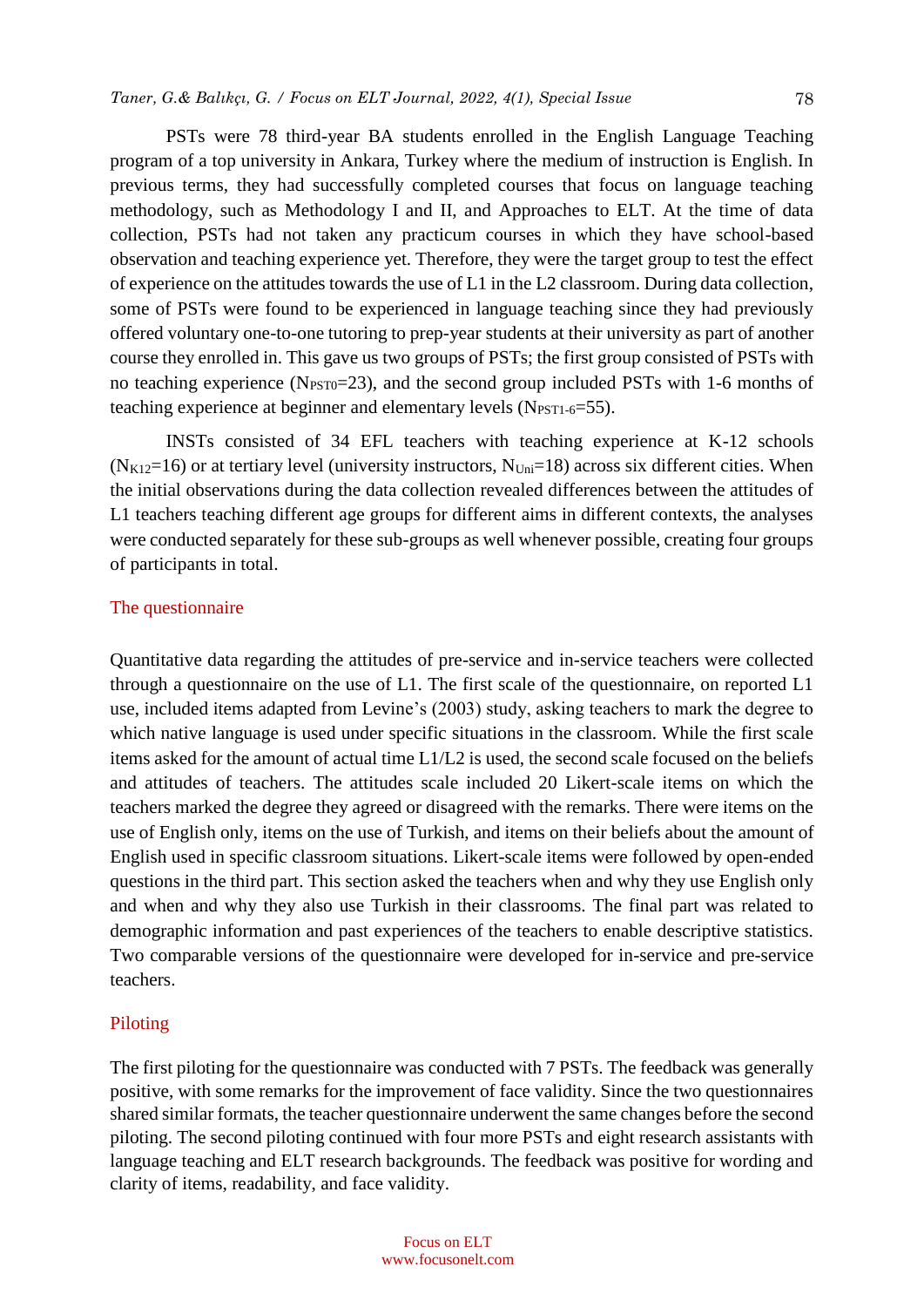At the end of the piloting, the questionnaires were sent out to in-service EFL teachers through convenience sampling methods, along with a request to suggest eligible participants. At the end of the snowball-sampling procedure, 41 teachers volunteered, 7 of whom dropped out later. Again, through convenience, adopting a purposive criterion-based sampling approach, the PSTs who met the criteria of having taken methodology courses but not practicum were given the questionnaire. 78 of the distributed 80 questionnaires returned filled in.

# Semi-structured interview

Semi-structured interviews were designed in Turkish to enhance the qualitative component of the design. Five guiding interview questions were developed by three experienced researchers in accordance with the research questions under investigation. The interview guide was then further evaluated and re-worded by two other researchers to eliminate any possible bias.

The PST interviews were conducted with two pre-service teachers from the EFL teaching department. They were chosen from among voluntary participants purposefully to ensure maximum variation; one PST with no experience (S23) and one with previous experience (S42). INST interviews followed the same procedure, recruiting three INSTs who favored the use of L1 in L2 classes in different degrees, two K-12 teachers (T27 and T21), and one university instructor (T6).

# Data analysis

 $\overline{a}$ 

The quantitative data obtained from the questionnaires were analyzed on SPSS28®. For the overall reliability of scales, Cronbach's alpha was calculated to be  $\alpha$ =.919, indicating high reliability of measures. Separate analyses on subscales also showed high reliability for the 23 items on English use ( $\alpha$ =.877) and 9 items on the use of Turkish ( $\alpha$ =.814).

The results chapter presents descriptive statistics such as frequencies, means and medians<sup>1</sup> for illustrating the tendencies and characteristics of the data. For further analyses, non-parametric statistics were utilized since the participant numbers in groups were not equal and the data distribution was not normal (Kolmogorov-Smirnov tests were significant at p<.001 level). Non-parametric Kruskal Wallis tests were conducted to compare four groups with Bonferroni correction, and Mann-Whitney U tests were used for two-group comparisons (Field, 2005; Larsen-Hall, 2010). Non-parametric correlations on experience and opinions were reported on Spearman's Rho.

The qualitative data from the responses to open-ended questions in the questionnaire and the semi-structured interviews were subjected to qualitative coding (Dörnyei, 2007), in which two researchers analyzed the data for recurrent patterns and themes. An initial list of categories was developed by the first author after the data collection. The list was then developed into a coding scheme to include emerging themes and was re-organized throughout the first coding. For the second round, two researchers separately coded the data to verify credibility. Both researchers coded most of the data (96%) in the same categories. The audio

 $1$  We preferred medians in reporting our descriptive findings for two reasons. First, medians (unlike means) are not influenced by the extremes. Second, they are useful in analysing ordinal data while modes are more frequently used for nominal/categorical variables.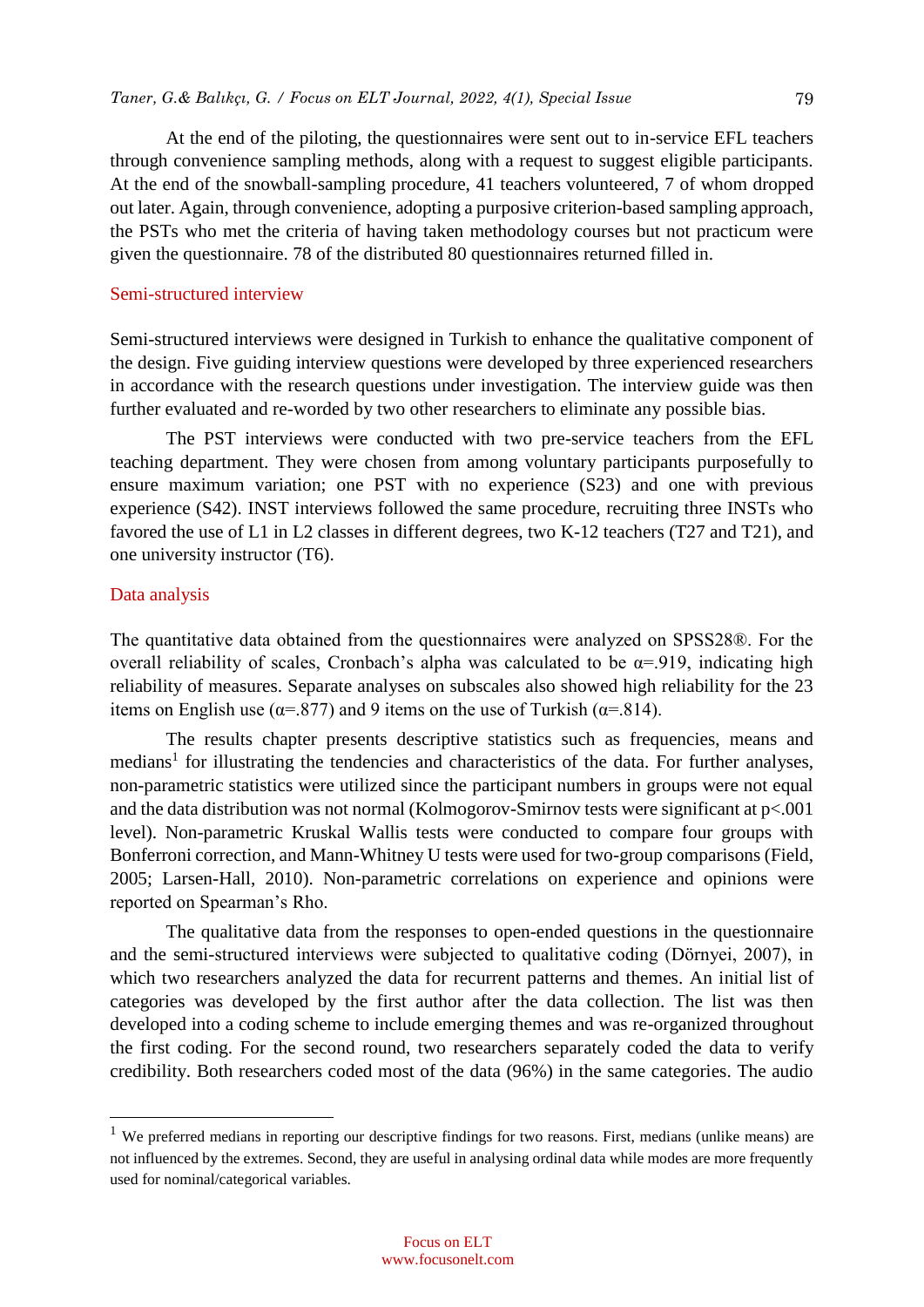recordings of the interviews were played several times to select any conflicting ideas or views that support the general tendency in the questionnaire findings. Typical comments that highlight the important discrepancies and similarities were then transcribed and translated.

#### **Results**

This part of the paper presents the results of the quantitative and qualitative analyses regarding the opinions of teachers on the amount of time English is being or would be exclusively used in L2 English classrooms, their attitudes towards the use of L1 in certain L2 classroom situations and teaching, and teaching experience in relation to these.

#### Amount of actual L2 English use in classroom

The first scale asked for opinions on the amount of time that would be spent using English in the classroom, through 12 items. These items may be categorized under three main categories: a) Use of English by students (Items 2, 3, 10); b) Use of English by the teacher while teaching (Items 1, 4, 5, 6, 11, 12) and c) Use of English for other purposes in class (Items 7, 8, 9). The major findings are summarized below in frequency tables.

| Students                                              | amount of time:         | $0 - 20%$ | $20 - 40%$ | $40 - 60%$ | $60 - 80%$ | 80-100% |
|-------------------------------------------------------|-------------------------|-----------|------------|------------|------------|---------|
| 2. use English to<br>communicate with<br>the teacher* | PSTs with no experience | 4.3%      | 8.7%       | 39.1%      | 39.1%      | 8.7%    |
|                                                       | PSTs with experience    | 3.6%      | 14.5%      | 38.2%      | 30.9%      | 12.7%   |
|                                                       | K-12 Teachers           | 31.3%     | 37.5%      | 25.0%      | $0.0\%$    | 6.2%    |
|                                                       | University Instructors  | 11.1%     | 50.0%      | 5.6%       | 27.8%      | 5.6%    |
| 3. use English to<br>communicate with<br>each other*  | PSTs with no experience | 17.4%     | 21.7%      | 26.1%      | 26.1%      | 4.3%    |
|                                                       | PSTs with experience    | 25.5%     | 27.3%      | 14.5%      | 27.3%      | 5.5%    |
|                                                       | K-12 Teachers           | 62.5%     | 25.0%      | 6.2%       | $0.0\%$    | 6.3%    |
|                                                       | University Instructors  | 61.1%     | 16.7%      | 11.1%      | 11.1%      | $0.0\%$ |
| 10. understand<br>what teacher says<br>in English     | PSTs with no experience | $0.0\%$   | 8.7%       | 47.8%      | 30.4%      | 13.0%   |
|                                                       | PSTs with experience    | $0.0\%$   | 9.1%       | 41.8%      | 27.3%      | 21.8%   |
|                                                       | K-12 Teachers           | $0.0\%$   | 18.8%      | 37.5%      | 37.5%      | 6.2%    |
|                                                       | University Instructors  | $0.0\%$   | 11.1%      | 22.2%      | 38.9%      | 27.8%   |

Table 1: *Students' use and understanding of English in the classroom*

\* indicates statistically significant differences across participant groups on Kruskal-Wallis H test.

As seen in Table 1, most K-12 teachers (68.8%) and university instructors (61.1%) observe that their students use English to communicate with them, not more than 40% of the total class time. However, as for both groups of PSTs, the students would use English to communicate with the teacher between 40% to 80% of the time. Another clear distinction is seen for the amount of English used between the students themselves, for which more than half of the INSTs answered the rank of 0-20% while PSTs had an equal distribution among all the ranks with 60-80% having the highest frequency for both pre-service groups. For both of these areas, the differences among groups are found to be statistically significant with  $H(3)=18.8$ ,  $p=0.001$  for Item 2 and *H*(3)=15.69, *p*=0.001 for Item 3. The area where the pre-service and in-service teachers agreed is the understanding of students. For Item 10 on students' use of English, distribution was not significantly different across four groups (*H*(3)=3.04, *p*=0.39).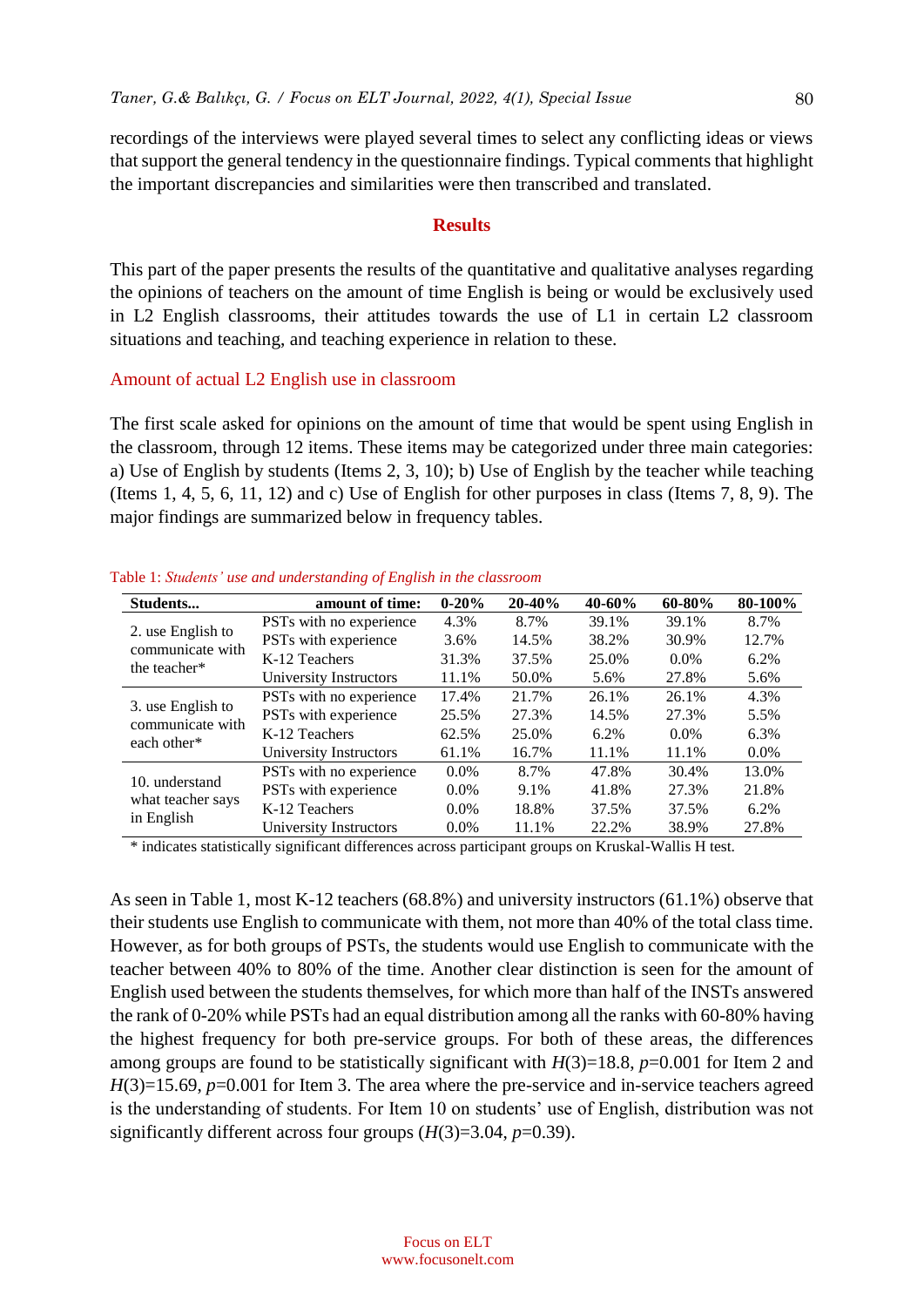The differing views on the use of target language by language learners were also noted in interviews. During the interview, a pre-service teacher reported that:

*(…) If you can find good activities, you can make students speak English in the classrooms. This is the only way they can have enough input. I think, for example, when I had some students last semester, they were willing to communicate. They asked me questions in English. They answered their own questions in English. It is possible that students speak English in the classroom, why not? The only thing is to motivate them, (...) communicating in English is not a problematic issue for a language teacher."* (PST23)

While an in-service K-12 teacher shared her views on the importance of speaking and communicating in English, she listed some problems as well and noted the impossibility of exclusive L2 use in class:

*"(…) of course, I believe in its importance. I try to give [my students] some colorful, enjoyable activities. […] But in the end, we end up playing games with the front rows while others have 'paper wars' at the back row –no matter how interesting the activity is. Some days, the only thing they utter in English is 'Good morning my teacher' in a chorus at the beginning. When I force them to speak English with me, or with their friends, they either remain silent or they totally ignore me […] I had to leave this communicative teaching thing behind, to catch up with the curriculum."* (T21)

This divergence on the use of English in the classroom also reflects itself in the responses to items on teacher's language use. In the table below (Table 2), the areas of teacher talk are listed, where all the questions asked for the amount of time in which English is used in the classroom (except in Item 11, which asks for the use of 'Turkish' and therefore has no significant comparisons).

The first difference is in the item on teacher's use of English for all the communication during class hours (Part I, Item 1,  $H(3)=12.85$ , at p<.05 level). Pairwise comparisons of groups indicated that K-12 teachers are seen to be using significantly less English in their language classes than both PST groups (Bonferroni-adjusted  $p=0.004$  for PST<sub>1-6</sub> and 0.01 for PST<sub>0</sub>) and university instructors  $(p=0.04)$ , while differences were non-significant amongst other groups. This case was also true for the items on activity organization and conduct, with  $H(3)=10.588$ ,  $p=0.014$  for Item 4 and  $H(3)=12.031$ ,  $p=.007$  for item 5. This is most probably due to their learners' proficiency levels and their goals in learning English (the influence of context on the use of L1 will be discussed further later). For Item 6 on the use of English, while teaching grammar, K-12 teachers' reported use was again significantly different from pre-service teachers (at *p*<.001 level) but not different from university instructors (*p*=.205).

In this category, the only item for which the overall tests did not show any statistical difference was 'giving clarifications in Turkish' (Item 11, *H*(3)=5.013, *p*=.171). The INSTs say they use Turkish because "it saves time" (T23) as "it takes a long time to explain everything in English. As [they] haven't got enough time, [they] may use Turkish as an option" (T33). T3 also confirms that "the aim here is to ensure that students understand what's expected of them, so if they have difficulty, Turkish can be used".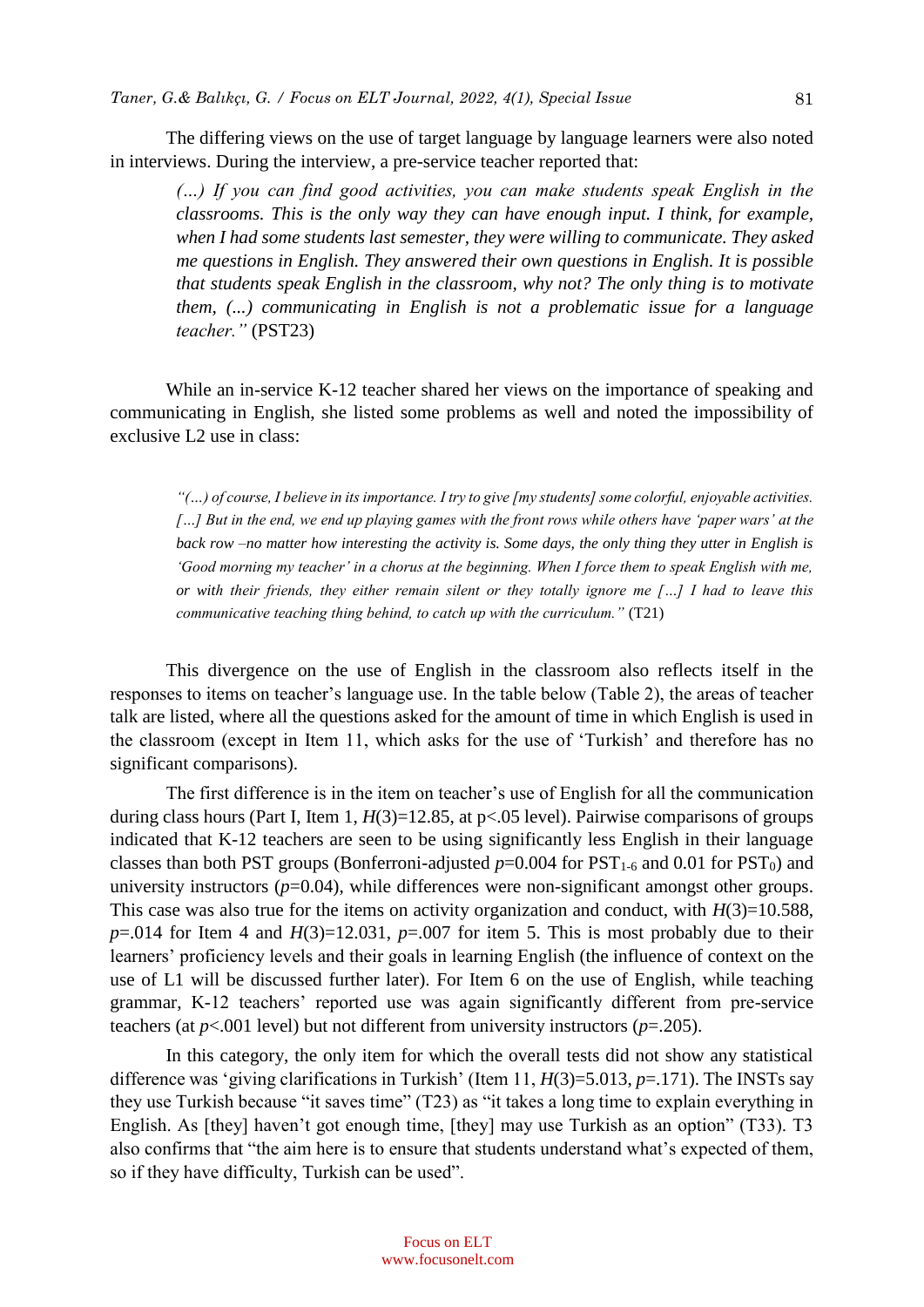The last category of the first scale is related to classroom situations that are not directly related to the lesson or teaching but more about communicating with students in school. As in previous categories, the two pre-service teacher groups ( $PST_0$  and  $PST_{1-6}$ ) reported higher amounts of time for the use of English. This difference was found to be statistically significant when pairwise comparisons were run: in-service ( $INST<sub>K12</sub>$  and  $INST<sub>Uni</sub>; p=.43$ ) and pre-service (PST<sup>0</sup> and PST1-6; *p*=.741) groups did not differ within pairs, but the difference between PTSs' ranks (*Mdn*=4.00) and INSTs' ranks (*Mdn*=3.00) was significantly different *U*(*N*<sub>PST</sub>=78,  $N_{\text{INST}}$ =34)=808.50, *z*=-3.397, *p*<.001. The same observations hold true for communication on administrative information where PSTs (*Mdn*=4.00) again differed from INSTs (*Mdn*=2.00) significantly (*U*=472, *z*=-5.56, *p*<.001).

| <b>Items</b>                                           | Amount of total class time: | $0 - 20%$ | $20 - 40%$ | 40-60% | $60 - 80\%$ | 80-100% |
|--------------------------------------------------------|-----------------------------|-----------|------------|--------|-------------|---------|
| 1. For all the<br>communication in<br>the class*       | PSTs with no experience     | 0.0%      | 4.3%       | 13.0%  | 39.1%       | 43.5%   |
|                                                        | PSTs with experience        | 1.8%      | 3.6%       | 14.5%  | 36.4%       | 43.6%   |
|                                                        | K-12 Teachers               | 0.0%      | 25.0%      | 43.8%  | 18.8%       | 12.5%   |
|                                                        | University Instructors      | 0.0%      | 11.1%      | 11.1%  | 33.3%       | 44.4%   |
| 4. For topic<br>based/thematic                         | PSTs with no experience     | $0.0\%$   | 0.0%       | 4.3%   | 56.5%       | 34.8%   |
|                                                        | PSTs with experience        | $0.0\%$   | 1.8%       | 12.7%  | 38.2%       | 47.3%   |
| activities*                                            | K-12 Teachers               | 12.5%     | 18.8%      | 6.2%   | 43.8%       | 18.8%   |
|                                                        | University Instructors      | $0.0\%$   | $0.0\%$    | 6.7%   | 40.0%       | 53.3%   |
|                                                        | PSTs with no experience     | 0.0%      | 0.0%       | 13.0%  | 52.2%       | 34.8%   |
| 5. To give<br>directions for                           | PSTs with experience        | 0.0%      | 1.8%       | 12.7%  | 47.3%       | 38.2%   |
| activities*                                            | K-12 Teachers               | 0.0%      | 31.2%      | 25.0%  | 31.2%       | 12.5%   |
|                                                        | University Instructors      | 0.0%      | 5.6%       | 16.7%  | 33.3%       | 44.4%   |
|                                                        | PSTs with no experience     | $0.0\%$   | 4.3%       | 26.1%  | 34.8%       | 34.8%   |
| 6. Teaching                                            | PSTs with experience        | $0.0\%$   | 7.3%       | 18.2%  | 45.5%       | 29.1%   |
| grammar and                                            | K-12 Teachers               | 31.2%     | 25.0%      | 12.5%  | 25.0%       | 6.2%    |
| $usage*$                                               | University Instructors      | 5.6%      | 33.3%      | 5.6%   | 22.2%       | 33.3%   |
| 11. Using Turkish,<br>to clarify<br>problematic areas  | PSTs with no experience     | 21.7%     | 39.1%      | 17.4%  | 8.7%        | 13.0%   |
|                                                        | PSTs with experience        | 14.5%     | 27.3%      | 25.5%  | 20.0%       | 12.7%   |
|                                                        | K-12 Teachers               | 6.2%      | 25.0%      | 25.0%  | 25.0%       | 18.8%   |
|                                                        | University Instructors      | 27.8%     | 27.8%      | 22.2%  | 16.7%       | 5.6%    |
| 12. Using English,<br>to clarify<br>problematic areas* | PSTs with no experience     | 0.0%      | 4.3%       | 13.0%  | 52.2%       | 30.4%   |
|                                                        | PSTs with experience        | 1.8%      | 3.6%       | 25.5%  | 52.7%       | 16.4%   |
|                                                        | K-12 Teachers               | 12.5%     | 37.5%      | 18.8%  | 12.5%       | 18.8%   |
|                                                        | University Instructors      | 0.0%      | 5.6%       | 33.3%  | 27.8%       | 33.3%   |

| Table 2: Teachers' use of English while teaching |  |  |
|--------------------------------------------------|--|--|
|--------------------------------------------------|--|--|

\* indicates statistically significant differences across participant groups on Kruskal-Wallis H test.

Non-parametric Spearman correlations were calculated to investigate the relationship between experience and the amount of language use reported by participants in order to verify the overall findings. Although not very strong, negative correlations (all *rs*< -,424) were observed for all items on the first scale except two items. These were namely students' understanding of English (Item 10) and use of Turkish for clarification (Item 11). The negative correlation of experience was significant at *p*<.05 level in Items 1, 7, and 12; and at *p*<.001 in Items 2, 3, 6, and 8. In other words, as the experience of participants increased, the amount of English use in various classroom situations decreased.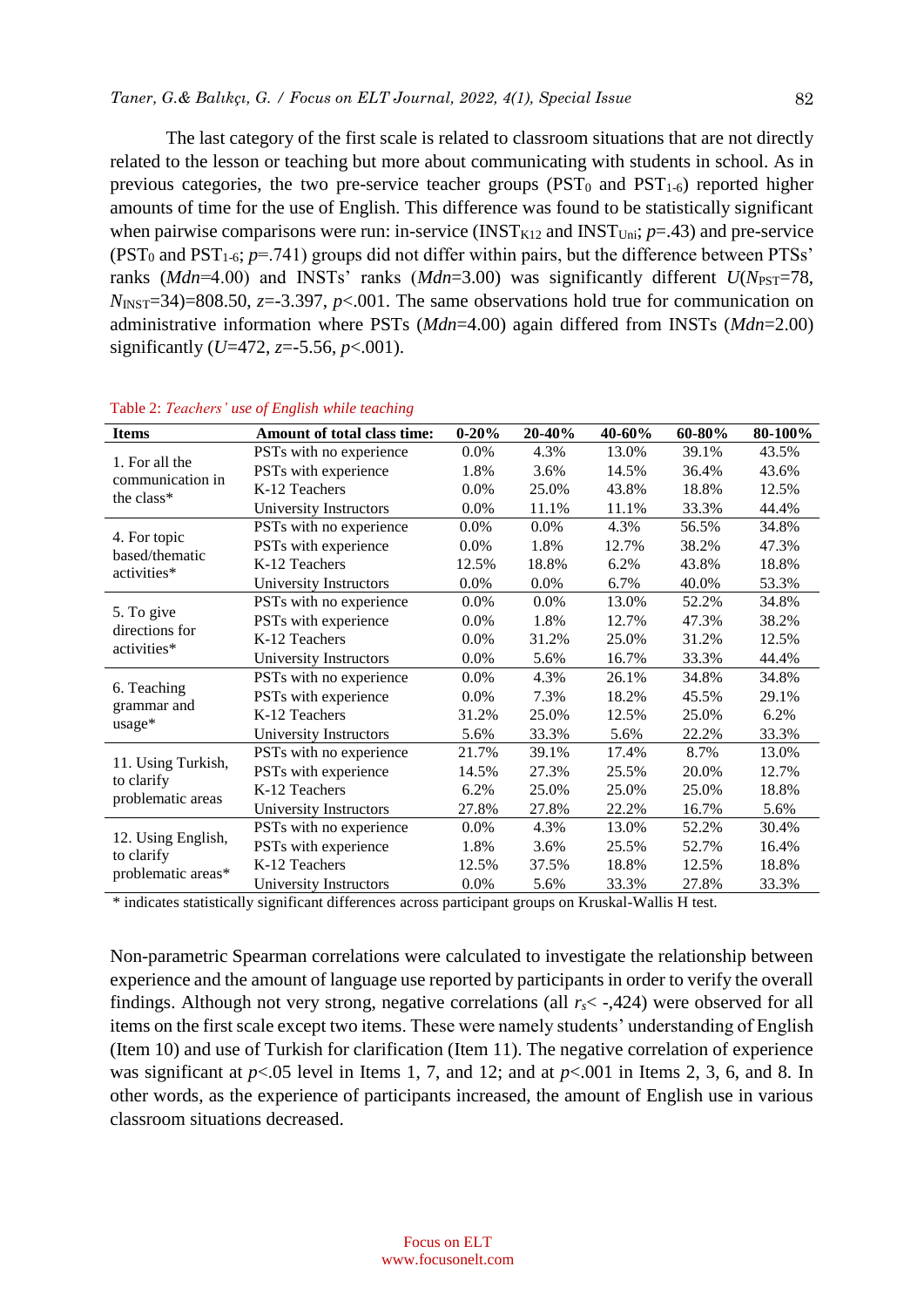#### Beliefs and Attitudes towards the Use of L1 in L2 Classroom

Teachers' attitudes and beliefs were elicited through 20 items on a 5-point Likert scale that constituted the second part of the questionnaire. Regarding seven specific classroom situations summarized in Table 3, teachers reported on their attitudes towards using L1 Turkish (Items 1, 3, 9, 10, 12, 17, 20) and use of English (Items 5, 7, 11, 13, 14, 16, 19). The remaining six items asked for English-only all the time (Items 2, 4, 6, 15, 18) and using L1 for attention (Item 8).

The means and medians for L1 and L2 use in certain classroom situations are presented below in Table 3. The highest agreement reported for the use of Turkish can be observed in the K-12 teacher group, followed by university instructors. The highest agreement with Englishonly in the same areas was higher for PSTs, especially for PSTs with no teaching experience. Despite noticeable patterns, statistically significant differences were observed only for a few variables, which will be supported further with reference to qualitative findings.

|                                                      | <b>Statistics for:</b>  | Turkish may be used |        | only English should be used |        |
|------------------------------------------------------|-------------------------|---------------------|--------|-----------------------------|--------|
| <b>Situation</b>                                     | Group                   | Mean                | Median | Mean                        | Median |
|                                                      | PSTs with no experience | 3.26                | 3.00   | 2.96                        | 3.00   |
|                                                      | PSTs with experience    | 3.24                | 3.00   | 2.84                        | 3.00   |
| teaching grammar*                                    | K-12 Teachers           | 3.88                | 4.00   | 2.56                        | 2.00   |
|                                                      | University Instructors  | 3.61                | 4.00   | 2.67                        | 2.00   |
|                                                      | PSTs with no experience | 3.30                | 2.00   | 3.83                        | 4.00   |
| teaching                                             | PSTs with experience    | 3.38                | 2.00   | 3.73                        | 4.00   |
| vocabulary*                                          | K-12 Teachers           | 3.00                | 3.50   | 3.06                        | 3.00   |
|                                                      | University Instructors  | 3.50                | 4.00   | 3.35                        | 3.00   |
|                                                      | PSTs with no experience | 2.96                | 3.00   | 3.18                        | 3.00   |
| giving instructions                                  | PSTs with experience    | 2.93                | 3.00   | 3.25                        | 3.00   |
| for activities                                       | K-12 Teachers           | 3.13                | 4.00   | 3.06                        | 3.00   |
|                                                      | University Instructors  | 2.61                | 2.00   | 3.50                        | 4.00   |
|                                                      | PSTs with no experience | 3.22                | 3.00   | 3.17                        | 3.00   |
| feedback for                                         | PSTs with experience    | 3.07                | 3.00   | 3.09                        | 3.00   |
| activities                                           | K-12 Teachers           | 3.19                | 4.00   | 2.73                        | 2.00   |
|                                                      | University Instructors  | 3.44                | 4.00   | 2.94                        | 3.00   |
|                                                      | PSTs with no experience | 3.39                | 4.00   | 3.22                        | 3.00   |
| instructions for                                     | PSTs with experience    | 3.51                | 4.00   | 2.69                        | 3.00   |
| exam                                                 | K-12 Teachers           | 3.38                | 4.00   | 2.44                        | 2.00   |
|                                                      | University Instructors  | 3.56                | 4.00   | 3.11                        | 3.00   |
|                                                      | PSTs with no experience | 3.17                | 3.00   | 2.87                        | 3.00   |
| feedback for exam*                                   | PSTs with experience    | 3.36                | 4.00   | 2.95                        | 3.00   |
|                                                      | K-12 Teachers           | 3.60                | 4.00   | 2.44                        | 2.00   |
|                                                      | University Instructors  | 4.00                | 4.00   | 2.61                        | 2.00   |
| administrative/<br>school information* K-12 Teachers | PSTs with no experience | 3.13                | 3.00   | 3.00                        | 3.00   |
|                                                      | PSTs with experience    | 3.13                | 3.00   | 3.02                        | 3.00   |
|                                                      |                         | 3.69                | 4.00   | 3.69                        | 2.00   |
|                                                      | University Instructors  | 4.11                | 4.00   | 2.39                        | 2.00   |

#### Table 3. *Attitudes towards language use in certain classroom situations*

\* indicates that there are statistically significant differences across groups.

The first area where PSTs' attitudes were significantly different from the INSTs is teaching grammar:  $U(N_{\text{pre-servative}}=78, N_{\text{in-serve}}=34)=1684.50, z=2.382, p=.017$ ; demonstrating that INSTs favored using L1 while teaching L2 more than PSTs did. The majority of the INSTs (75% of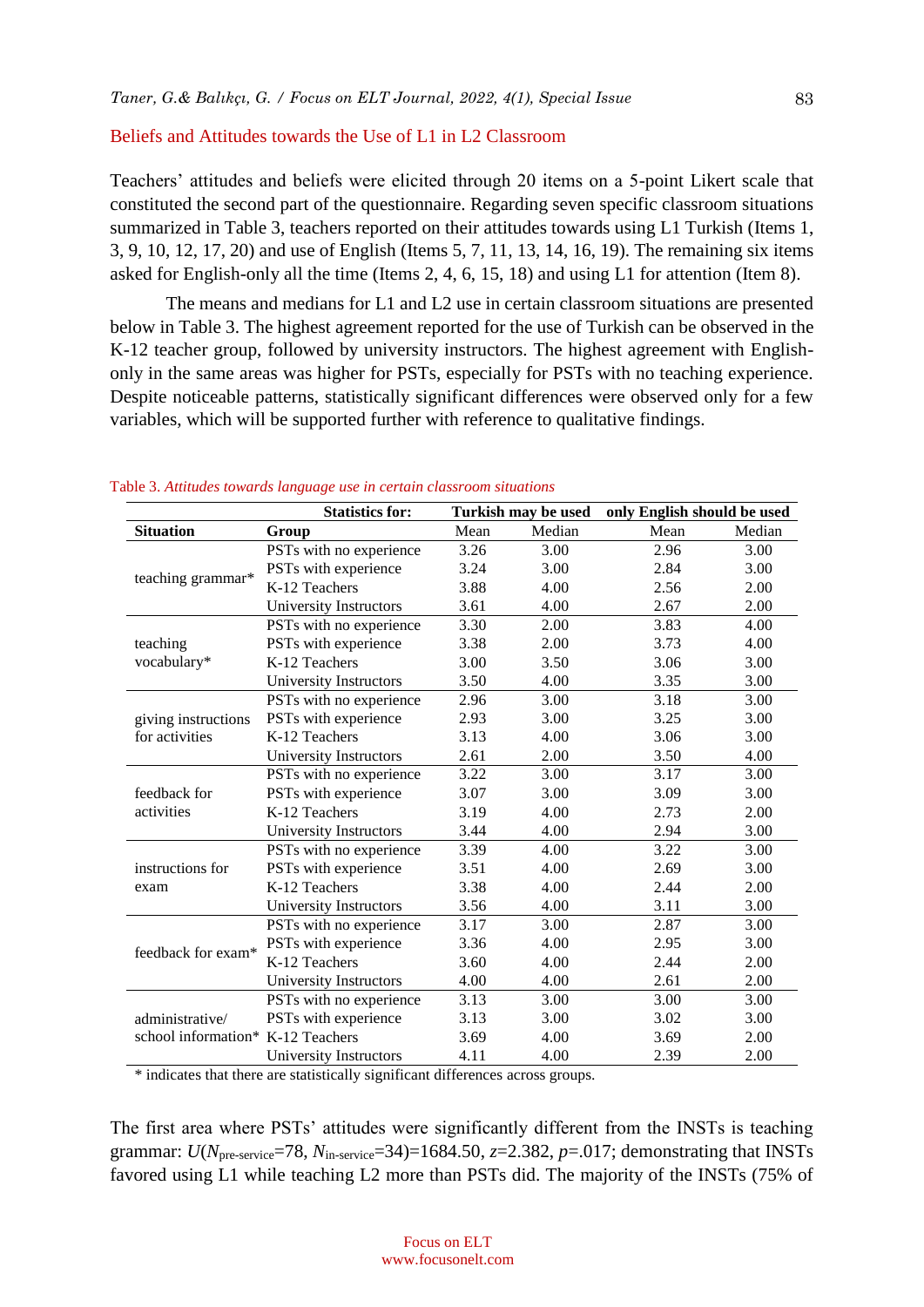K-12 teachers and 73.3% of university instructors) reported that they agreed with the remark *"Turkish may be used while teaching grammar",* while only around 45% of PSTs supported the use of L1 while teaching grammar. The differences were not statistically different for the equivalent exclusive L2 use item. Still, 62.5% of K-12 teachers and 53.3% of university instructors disagreed with the remark that '*Only English should be used while teaching grammar'*; while the disagreement rate was 34.8% and 41.8% for inexperienced and experienced pre-service teachers, respectively.

Teaching vocabulary is another field where the attitudes of teachers differ. Only 17,4% and 14,5% of the inexperienced and experienced pre-service teachers agreed with the remark "*Turkish may be used while teaching vocabulary",* respectively. The agreement rate was 50% for K-12 teachers and 66.7% for university instructors. Further statistics showed that in-service (INST<sub>K12</sub> and INST<sub>Uni</sub>;  $p=.83$ ) and pre-service (PST<sub>0</sub> and PST<sub>1-6</sub>;  $p=.21$ ) groups did not differ within pairs, but the difference between PSTs' ranks (*Mdn*=2.00) and ISTs' ranks (*Mdn*=4.00) was significantly different *U*=1923.50, *z*=3.93., *p*<.001. For the matching item on the use of English-only for vocabulary teaching, only 8.7% of inexperienced and 16.4% of experienced PSTs disagreed, while disagreement was 37.5% for K-12 teachers and for 42.9% of university instructors. Therefore, vocabulary teaching may be listed as another area where PSTs and INSTs significantly differ (p=.03).

Participant groups were similar in their attitudes towards using L1 and/or L2-only in areas of instruction and feedback for activities, and for instructions during exams. However, all groups significantly differed from each other in terms of using L1 while providing feedback on exams  $(H(3)=10.468, p=.015)$ ; the INSTs supported English-only for exam feedback significantly less (p=0.04) than the PSTs. Finally, administrative information was an area in which INSTs were more positive towards using Turkish when compared to PSTs (*U*=1913, *z*=4.033., *p*<.001).

The remaining items on the second scale were on using English-only strictly at all times in the classroom, including for student-teacher communication, English as L2 input and between students. The first item, *'…the instructors should use English at all times in the classroom',* was the one on which the PSTs and INSTs differed most in their attitudes. Specifically speaking, the difference was statistically significant between K-12 teachers and the other 3 groups. While K-12 teachers had a disagreement rate of 50%, the disagreement rates of PSTs were below 20%, and the university instructors also disagreed with a rate of 20%. Moreover, 81,2% of K-12 teachers and 93,3% of instructors disagreed with the statement *'there are no situations in which the first language should be used'*, unlike the PSTs who had lower disagreement rates for the same item.

The relationship between years of experience teachers had and their overall attitudes towards the use of L1 was also supported by the correlations observed between these two constructs. Most items on the use of Turkish (Items 3, 8, 9, 10, 12, 17, 20) correlated positively, and all items on use of English-only (Items 2, 4, 6, 15, 18) correlated negatively with experience. Even though these correlations were not strong, they indicate that as experience increases, positive attitudes towards L1 use increase.

In the next part, the open-ended items asked teachers to describe a situation in which L1 might be used and a situation where only L2 should be used. Therefore, they wrote about the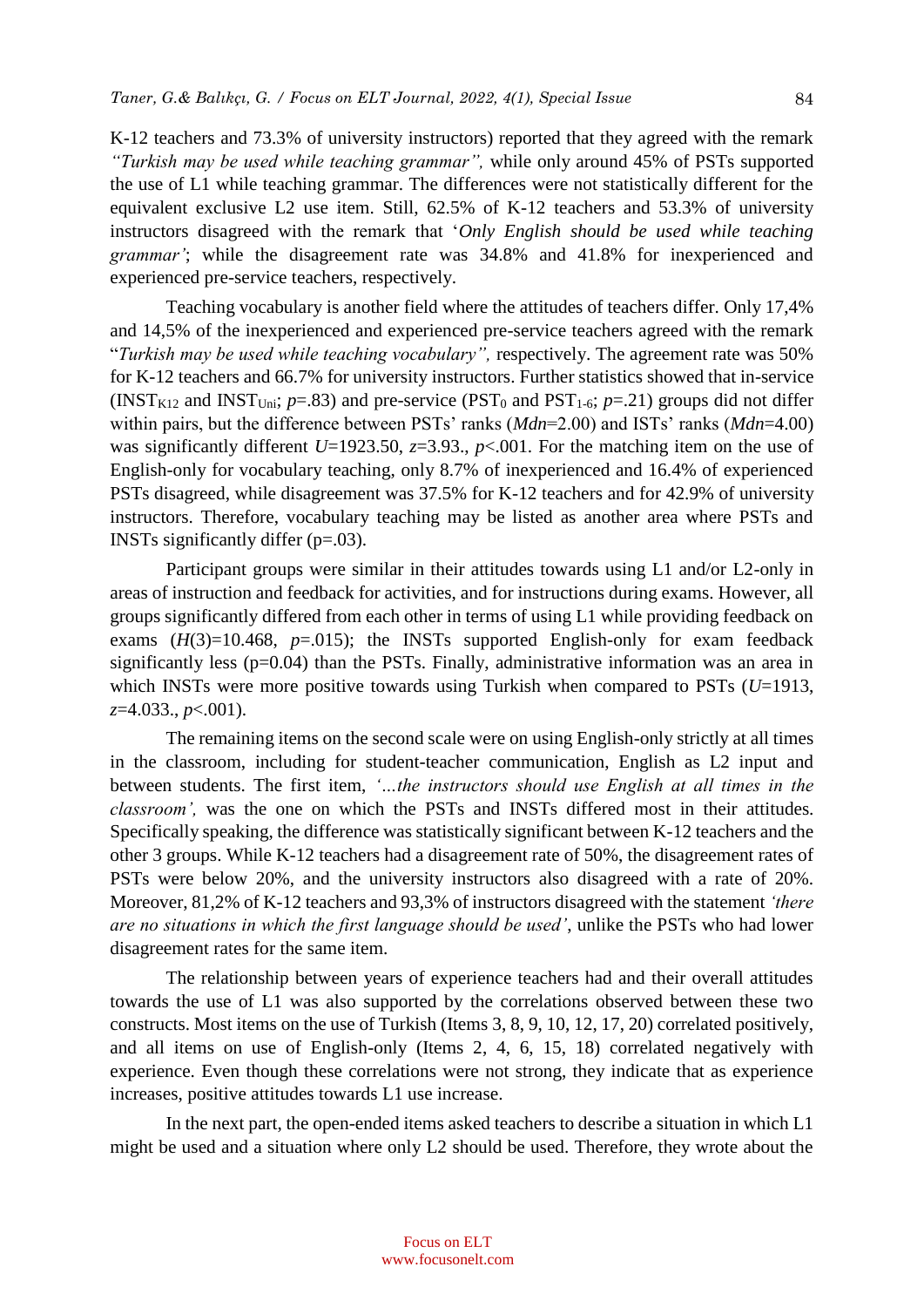first learning area that they associated with L1 or L2 use, along with their justification. Below is a list of categories and the percentages of occurrence for each case.

Table 4 below presents the percentages of the responses given to open-ended questions. The tendency of INSTs towards the use of L1 for teaching grammar can easily be noticed. The percentage of occurrence of 'teaching grammar' in the use of Turkish part is 58.3% for INSTs, while it is only found in 16.7% of the PST comments. It is also seen that 'vocabulary teaching' is stated in 25.5% of the PST comments while only 8.3% of the INSTs stated 'vocabulary teaching' under the *English-only* section. This difference about the vocabulary teaching is also reflected in the *Turkish may be used* part; where 19.4% of the INSTs noted vocabulary teaching as an area where L1 was used, the rate for the same item is only 1.3% in PSTs. These findings support the results of the analyses on the quantitative scales.

| <b>Only English for:</b>                          | % of all PSTs | % of all INSTs |
|---------------------------------------------------|---------------|----------------|
| All the time in Class                             | 38,5          | 8,3            |
| Most of the time in class                         |               | 11,1           |
| <b>Teaching Grammar</b>                           | 9,0           | 0,0            |
| <b>Teaching Vocabulary</b>                        | 25,5          | 8,3            |
| <b>Teaching Speaking</b>                          | 17,9          | 19,4           |
| At higher levels                                  | 3,8           | 5,6            |
| Instructions for activities                       | 15,4          | 19,4           |
| For communicative activities                      | 38,5          | 19,4           |
| All kinds of interactions in the classroom        | 12,8          | 5,6            |
| All kinds of activities in class                  | 20,5          | 5,6            |
| When there's no time constraint                   |               | 13,9           |
| Reading                                           | 5,1           | 22,2           |
| Writing                                           |               | 8,3            |
| Listening                                         | 1,3           | 11,1           |
| Turkish may be used                               |               |                |
| At lower levels                                   | 2,6           |                |
| <b>Teaching Grammar</b>                           | 16,7          | 58,3           |
| To explain points that are not understood         | 38,5          | 38,9           |
| Talking about something not related to the lesson | 7,7           | 8,3            |
| To give instructions for exams                    | 21,8          | 5,6            |
| For giving feedback                               | 19,2          | 16,7           |
| Repeating important points                        | 2,6           | 5,6            |
| Outside the classroom                             | 6,4           | 2,7            |
| To give instructions in the classroom             | 11,5          | 5,6            |
| To teach vocabulary                               | 1,3           | 19,4           |
| Writing                                           |               | 11,1           |
| Reading                                           |               | 5,6            |

Table 4: *Coded responses to open-ended questions*

It is seen that 38,9% of INSTs and 38,5% of the PSTs are in favor of using L1 '*to explain points that are not understood'*. Agreement on this item indicates that teachers prioritize students' comprehension over the use of L2. It is important to note here, however, that the PSTs included a condition for supporting the use of L1. A typical comment was:

"*Only English should be used, when doing speaking, vocabulary and communicative activities in classroom, Because the students should use language to learn it.*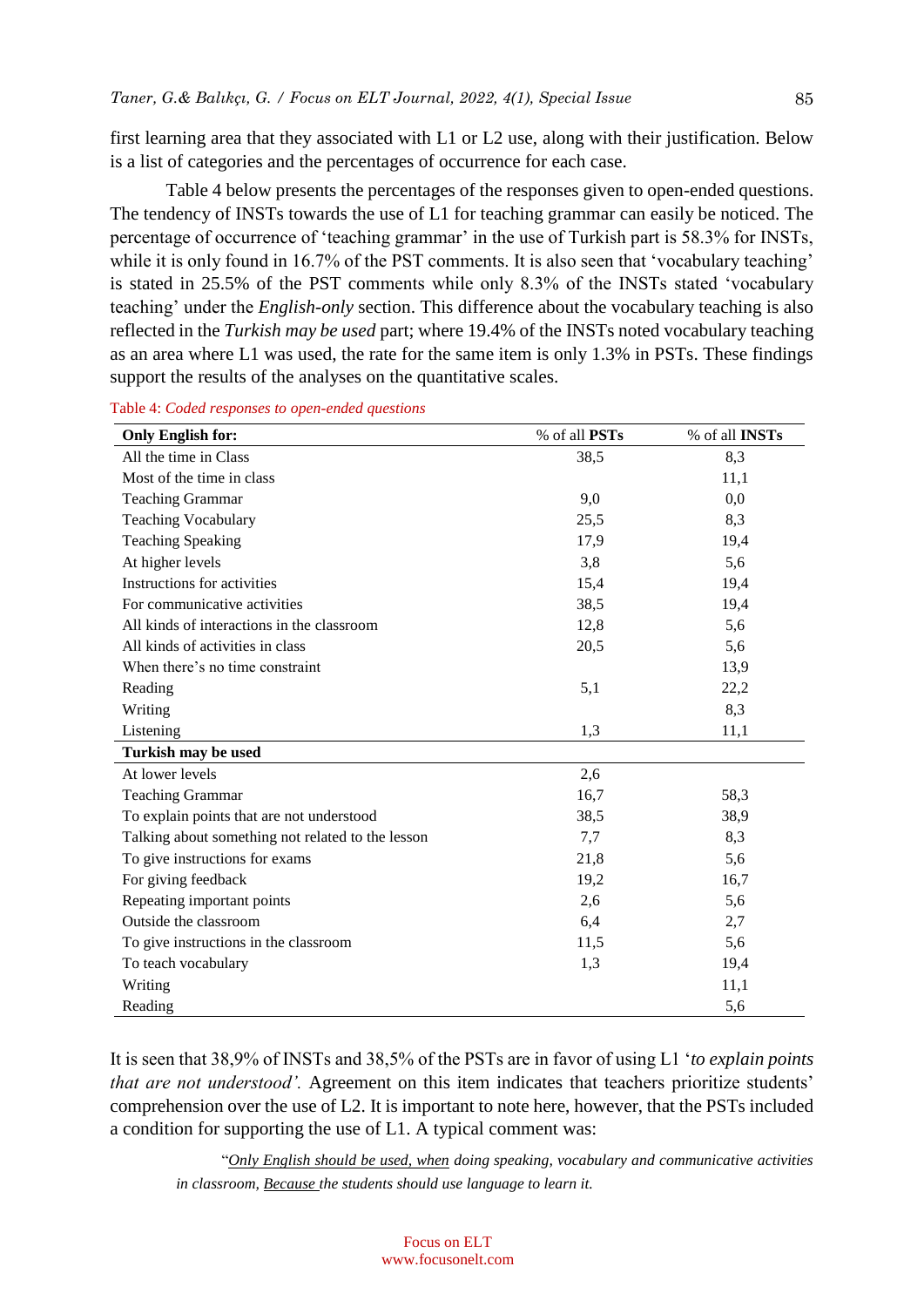*Turkish may also be used, when there is a problem that students cannot understand a point, teacher can explain in Turkish. But it should be the last resort, teacher should have really hard time in explaining the thing in English. Because use of Turkish in the classroom may have negative (e)ffects on the learners."* (S28)

So, use of Turkish, according to the majority of PSTs, had to be *the last resort.* However, the INSTs viewed L1 as a tool for efficiency in terms of time, student motivation and understanding. When students "have difficulty in understanding what you are trying to teach as a grammar subject, [use of English-only makes it] more complicated for them to get the point" (T27). In such cases, "insisting on using only English (...) may demotivate students. When they don't understand an instruction or any feedback, they cannot focus on language, achieve intended goals, or go one step further" (T21, K-12). T34, a university instructor, commented on L1 use in vocabulary and grammar teaching, noting that:

*(...) grammar and vocabulary are language "areas", not skills. These should be considered only as tools, not aims. Students need grammar and vocabulary to be able to read, write, listen and speak. I find teaching grammar in English a waste of time. The grammar is of course introduced within a context inductively, but then the form, the functions and rules can be explained in Turkish, so that it can be better understood and it takes less time to teach. (...) Vocabulary is more or less the same. Especially with abstract vocabulary, and (...) zero-beginners, you don't have any choice but to use Turkish (...) I am really positive towards using Turkish in the classroom in an "EFL" (capital letters!)<sup>2</sup> setting.*

All in all, the context in which teaching and learning take place emerged as an important factor that shapes both the use and attitudes of teachers regarding the use of L1 in their EFL classrooms.

#### **Discussion**

The study shows that there are significant differences between the attitudes of in-service (INSTs) and pre-service teachers (PSTs) regarding L1 (Turkish) use in different classroom situations. Compared to INSTs, PSTs think they would use more L2 (English) and their future students would use English more among themselves. The findings show that the more experienced teachers are, the more tolerant they towards using L1 in their classrooms. INSTs (especially K-12 teachers) report they use L1 frequently in most situations, while PSTs see L1 as a last resort, especially when students do not comprehend.

Regarding the language areas, grammar and vocabulary teaching are found to be the ones where the attitudes of groups differ significantly. These findings echoed the existing literature, especially the ones in which vocabulary and grammar were "criticized as too reliant on L1 use" (Shin et al., 2019, p. 10). In other words, other studies also show that L2 teachers use L1 to teach grammar and vocabulary to support learning. However, it is striking to find out that PSTs' attitudes are positioned as maximal position on the continuum Macaro (2014) described. They seem to favor *maximal position*, which sees L1 as a deficiency to be *allowed*  or *tolerated* (Korkut & Şener, 2018). On the other hand, INSTs see L1 as a *must* to cover the curriculum and teach grammar. We believe that these two groups' attitudes are positioned on

 $\overline{a}$ 

<sup>&</sup>lt;sup>2</sup> The participant's own emphasis and punctuation.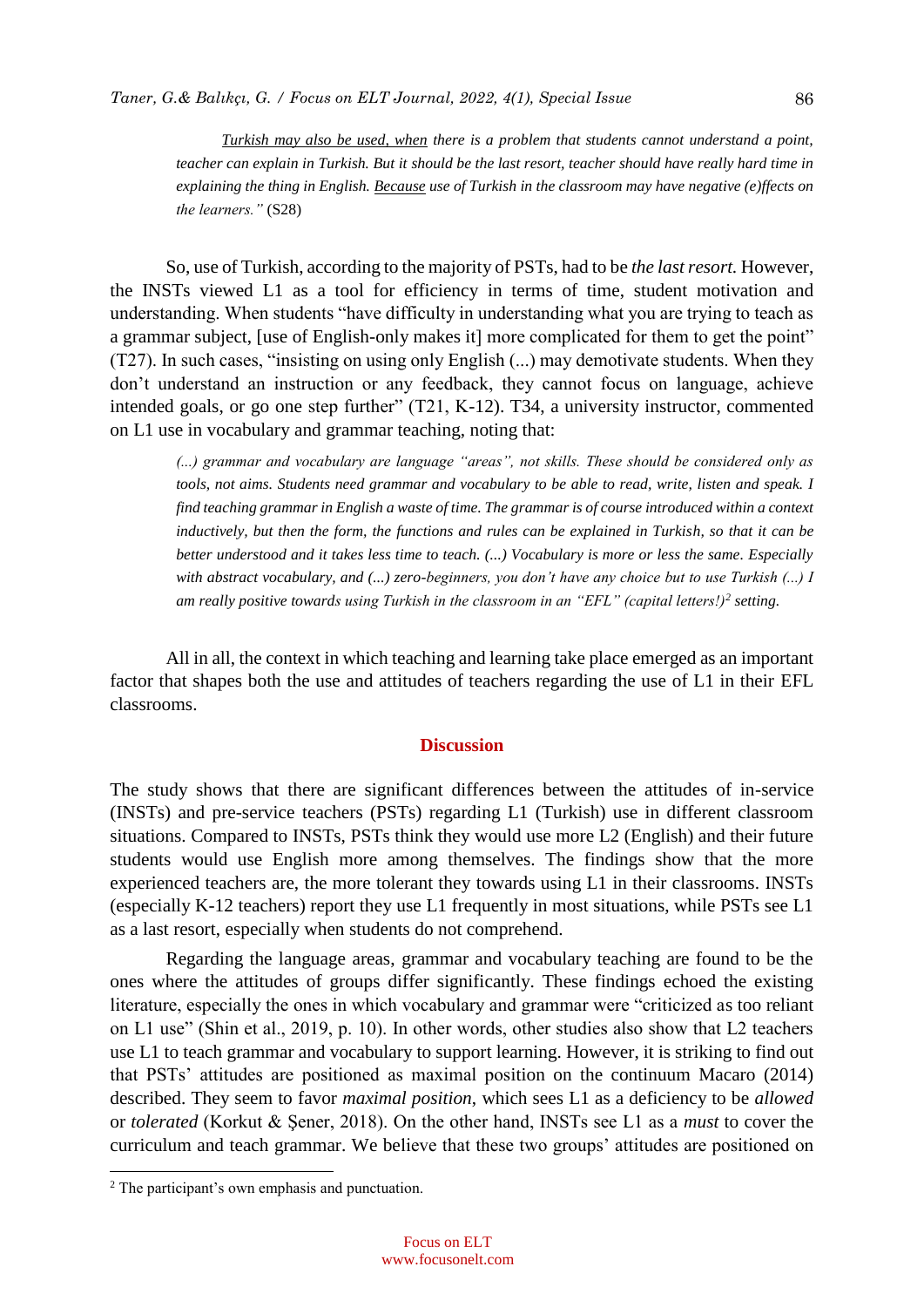two extreme ends of a continuum. Their attitudes do not seem to reflect the judicious use of L1 to support L2 *use* which is currently suggested by many scholars (Hall & Cook, 2013; Shin et al., 2019).

The results might imply that K-12 INSTs teach *knowledge about language* rather than *language use* since most K-12 teachers (65%) use English for less than 60% of the class time *(see Table 2).* Macaro's (2014) argues that in the classrooms where L1 is used 50% of the class time, the educational outcome is not communicative competence. Hlas (2016) suggests that "L2 should be taught in L2 90% of the time, and in L1 10% of the time" (as cited in Shin et al., 2019, p. 9).

While the official English language curriculum (MEB, 2018) aims to teach English as a means of communication, the reported English use by language teachers in this study shows that it is not an attainable goal. Conversely, INSTs views corroborate the findings of the British Council and TEPAV's (2013) comprehensive report, which highlighted the fact that the language was taught merely as a lesson but not as a vehicle for communication in K-12 classrooms in Turkey. Thus, it is not surprising to see that Turkey was listed in the *low proficiency band* (ranking 70<sup>th</sup> among 100 countries) in the recent EF English Proficiency Index (2021).

The exam-oriented culture and the washback effect of the exams in K-12 schools on the language skills might be the reason for extensive use of Turkish in EFL classrooms since our INSTs at the tertiary level report less L1 and higher L2 use in their classrooms. Another factor that leads teachers to use L1 more may be their language proficiency (Lee, 2016). In a recent study (Taner, 2017), K-12 EFL teachers in Turkey report their proficiency level below CEFR B2 in interaction and speaking. Similarly, in the South Korean context, Lee (2016) investigates the attitude towards L1 use and finds that teachers do not see themselves competent in speaking. As a remedy, Lee (2016) suggests EFL teachers should receive in-service training to improve oral proficiency and self-confidence to speak halfway through their career.

Departing from our interpretation of findings and literature, providing guidance and support for INSTs through their career is an absolute need. Recent literature highlights the need for professional platforms where K-12 teachers come together and share their experiences regarding L1- L2 use in classrooms and read recent SLA literature on L1 and L2 use to construct their "principled and purposeful *own* language use" (Hall & Cook, 2013) rather than *ad hoc* approaches; namely, extensively overusing L1, or banning it altogether.

PSTs in this study are observed to be positioned at another end of the continuum. The results imply that they see L1 as a last resort, not a resource they may exploit judiciously. Hall and Cook (2013) think that there is a discrepancy between actual practice and mainstream ELT literature. This might be why PSTs in this study advocated *L2 only policy*. Another reason for this attitude might be the pre-service teacher education they receive. Since they were studying in one of the top universities where the medium of instruction is English, they are used to *'ideal'* L2 learning environments and might be a little far from the realities of low proficiency classrooms. Similarly, Wach and Monroy (2020) found that Spanish trainees who were trained in CLIL classrooms or observed CLIL classrooms advocate L2-only approach compared to those trainees who never experienced such education. Observing good practices of L2-only approach at the tertiary level may influence their attitudes towards L1 use.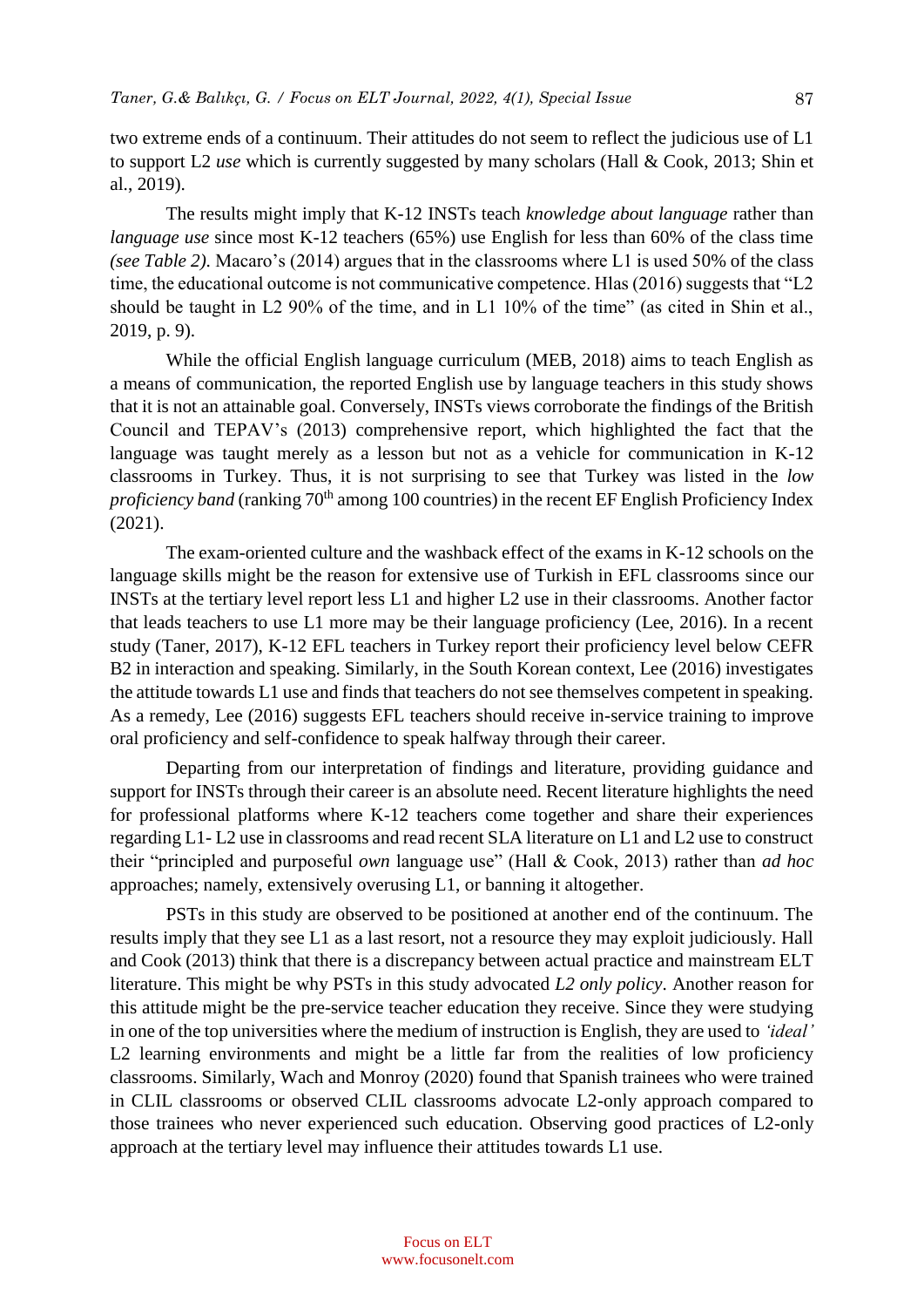However, the literature shows that the most influential factor shaping attitudes towards L1 use is the actual experience of teachers (Lee, 2016). Pre-service teachers are also aware of the fact that language teacher education programs need to involve more teaching practice (e.g., Seferoğlu, 2006). For instance, pre-service teachers in their first years may experience challenges such as low-proficient learners in the classroom (Sali & Keçik, 2018) and may not know how to balance L1 and L2 use to teach effectively. Hence, the need for a more up-to-date, realistic, principled, purposeful, and evidence-based approach towards L1 use in EFL classrooms should be introduced to the EFL teacher education curriculum.

# **Conclusion**

This mixed-methods study attempted to explore EFL teachers' use, beliefs and attitudes regarding the use of L1 in L2 classrooms with respect to teaching experience. The initial aim was to compare two groups, namely in-service and pre-service. During the study, we noticed that four groups with varying teaching experiences emerged. This limited the number and distribution of participants in groups. However, this limitation also enriched our insight and helped us observe the effect of teaching context (K-12 vs tertiary) on teacher beliefs. Therefore, a further dimension to research might be the influence of the teaching context on the place of L1 in EFL teaching. Also, qualitative studies may be designed for in-depth analysis of the factors that determine L1 use. For policy and practice, several implications were provided; one prominent suggestion is to incorporate a current, realistic, principled, purposeful, and evidencebased approach towards L1 use in EFL teacher education curriculum.

#### **Disclosure Statement**

No potential conflict of interest was reported by the authors.

#### **References**

- Al-Nofaie, H. (2010). The attitudes of teachers and students towards using Arabic in EFL classrooms in Saudi Public schools: A case study. *Novitas-ROYAL (Research on Youth and Language), 4*(1), 64-95. <https://novitasroyal.org/volume-4-issue-1-april-2010/>
- Ataş, U., & Sağın-Şimşek, Ç. (2021). Discourse and educational functions of students' and teachers' codeswitching in EFL classrooms in Turkey. *Linguistics and Education*, 65, 1-8. <https://doi.org/10.1016/j.linged.2021.100981>
- Auerbach, E. (1993). Reexamining English only in the ESL classroom. *TESOL Quarterly,* 27(1), 9-32. <https://doi.org/10.2307/3586949>
- British Council & TEPAV. (2013). *Turkey national needs assessment of state school English language teaching*. Mattek.
- Çelik, S. (2008). Opening the door: An examination of mother tongue use in foreign language classrooms. *Hacettepe Universitesi Egitim Fakultesi Dergisi, 34*, 75-85. <https://dergipark.org.tr/tr/pub/hunefd/issue/7802/102250>
- Cook, V. (2001). Using the first language in the classroom. *The Canadian Modern Language Review*, *57*(3), 402- 423.<https://doi.org/10.3138/cmlr.57.3.402>
- Creswell, J. W., & Plano Clark, V. L. (2011). *Designing and conducting mixed methods research* (2nd ed.). SAGE Publications.
- Dörnyei, Z. (2007). *Research methods in applied linguistics.* Oxford University Press.
- EF English Proficiency Index. (2021, November 18). [www.ef.com/epi](http://www.ef.com/epi)
- Field, A. (2005). *Discovering statistics using SPSS* (2nd ed.). Sage.
- Gallagher, F. (2020). Considered in context: EFL teachers' views on the classroom as a bilingual space and code switching in shared-L1 and in multilingual contexts. *System*, *91,* 1-13. <https://doi.org/10.1016/j.system.2020.102262>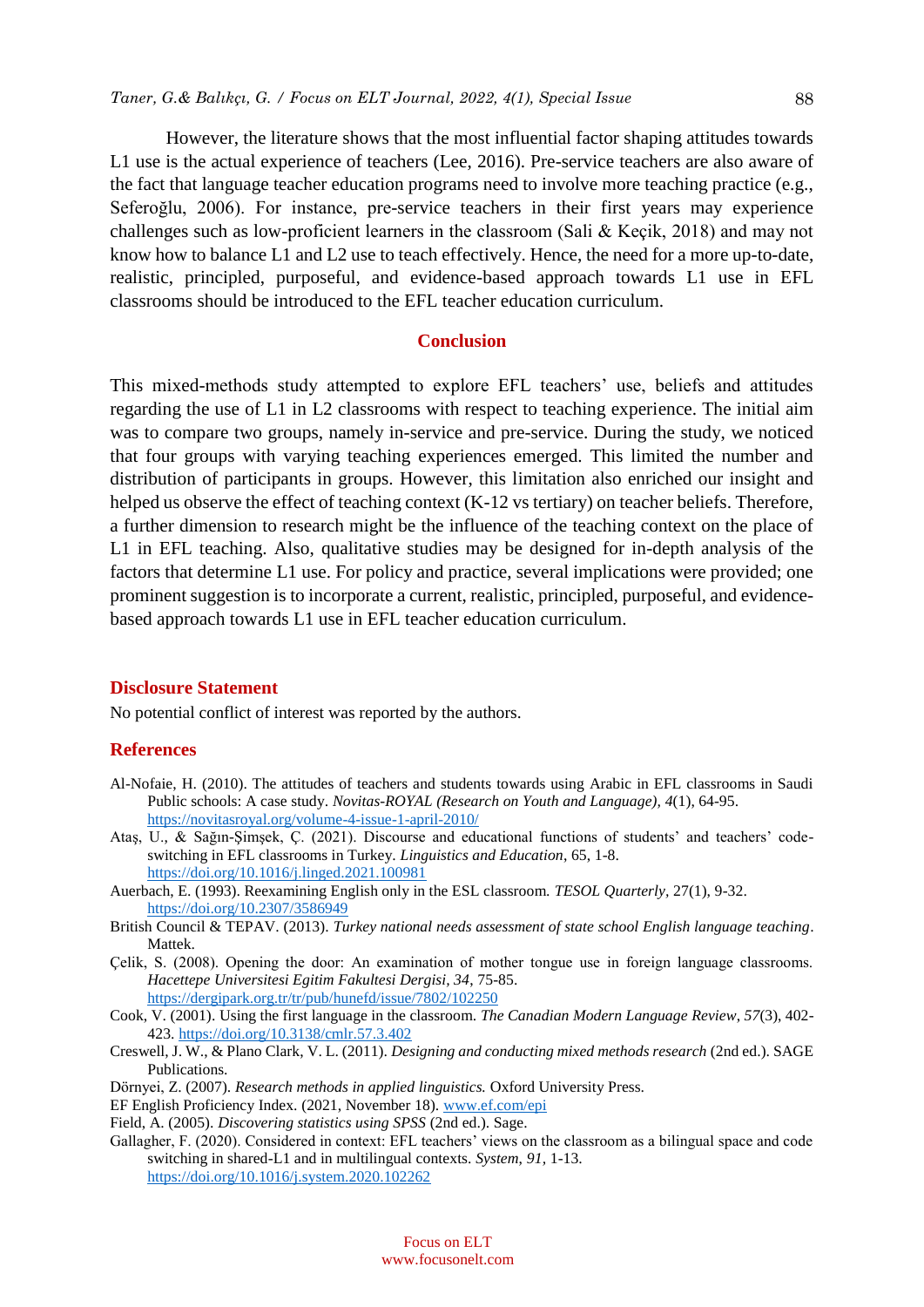- Goodman, B., & Tastanbek, S. (2021). Making the shift from a codeswitching to a translanguaging lens in English language teacher education. *TESOL J, 55,* 29-53[. https://doi.org/10.1002/tesq.571](https://doi.org/10.1002/tesq.571)
- Hall, G., & Cook, G. (2013). *Own-language use in ELT: Exploring global practices and attitudes*. British Council.
- Hlas, A. C. (2016). Secondary teachers' language usage: Beliefs and practices. *Hispania, 99*(2), 305–319. <https://doi.org/10.1353/hpn.2016.0060>
- İnal, S., & Turhanlı, I. (2019). Teachers' opinions on the use of L1 in EFL classes. *Journal of Language and Linguistic Studies*, *15*(3), 861- 875.<https://doi.org/10.17263/jlls.631526>
- İstifçi, I. (2019). Code-switching in tertiary level EFL classrooms: Perceptions of teachers. *Journal of Language and Linguistic Studies*, *15*(4), 1287-1299.<https://doi.org/10.17263/jlls.668428>
- Kayaoğlu, M. N. (2012). The use of mother tongue in foreign language teaching from teachers' practice and perspective. *Pamukkale Üniversitesi Eğitim Fakültesi Dergisi*, *32*, 25-35. <https://doi.org/10.9779/PUJE492>
- Kocaman, O., & Aslan, E. (2018). The students' perceptions of the use of L1 in EFL classes: A private anatolian high school sample. *Journal of Language and Linguistic Studies, 14*(4), 179-189. <https://dergipark.org.tr/tr/pub/jlls/issue/43366/528107>
- Korkut, P., & Şener, S. (2018). Teacher trainees' use of mother tongue in EFL classes: A case study. *Eğitim Kuram ve Uygulama Araştırmaları Dergisi*, *4*(1), 118-127. <https://dergipark.org.tr/tr/pub/ekuad/issue/35893/412903>
- Larsen-Hall, J. (2010). *A Guide to doing statistics in second language research using SPSS.* Routledge. <https://doi.org/10.4324/9780203875964>
- Lee, J. (2016). Exploring non-native English-speaking teachers' beliefs about the monolingual approach: Differences between pre-service and in-service Korean teachers of English. *Journal of Multilingual and Multicultural Development*, *37*, 759-773.<https://doi.org/10.1080/01434632.2015.1133629>
- Levine, G. S. (2003). Student and instructor beliefs and attitudes about target language use, first language use, and anxiety: Report of a questionnaire study. *The Modern Language Journal, 87,* 343-364. <https://doi.org/10.1111/1540-4781.00194>
- Macaro, E. (2014). Overview: Where should we be going with classroom codeswitching research? In R. Barnard, & J. McLellan (Eds.), *Codeswitching in university English-medium classes: Asian perspectives* (pp. 10-24). Multilingual Matters. <https://doi.org/10.21832/9781783090914-004>
- MEB. (2018). İngilizce Dersi Öğretim Programı (İlkokul ve Ortaokul 2,3,4,5, 6 ve 7. sınıflar) [Official English language curriculum]. MEB.
- Phillipson, R. (1992). *Linguistic imperialism*. Oxford University Press.
- Sali, P., & Keçik, İ. (2018). Challenges of first years of teaching in Turkey: Voices of novice EFL teachers. *English Language Teaching*, *11*(4), 117-131[. http://doi.org/10.5539/elt.v11n4p117](http://doi.org/10.5539/elt.v11n4p117)
- Schweer, C. W. (1999). Using L1 in the L2 Classroom. *English Teaching Forum*, *37*(2), 6-9. [https://americanenglish.state.gov/files/ae/resource\\_files/02-40-1-h.pdf](https://americanenglish.state.gov/files/ae/resource_files/02-40-1-h.pdf)
- Seferoğlu, G. (2006). Teacher candidates' reflections on some components of a pre‐service English teacher education programme in Turkey, *Journal of Education for Teaching*, *32*(4),369-378. <https://doi.org/10.1080/02607470600981953>
- Selvi, A. F. (2011). World Englishes in the Turkish sociolinguistic context. *World Englishes*, *30*(2), 181-199. <https://doi.org/10.1111/j.1467-971X.2011.01705.x>
- Şen, Y. (2010). L1 use in English as a foreign language classroom in Turkey. *Abant İzzet Baysal Üniversitesi Dergisi,10*(2), 161-171[. https://dergipark.org.tr/en/pub/aibuefd/issue/1499/18145](https://dergipark.org.tr/en/pub/aibuefd/issue/1499/18145)
- Şevik, M. (2007). The place of mother tongue in foreign language classes. *Ankara University Journal of Faculty of Educational Sciences, 40*(1), 99-119. [https://doi.org/10.1501/Egifak\\_0000000167](https://doi.org/10.1501/Egifak_0000000167)
- Shin, J. Y., Dixon, Q. L., & Choi, Y. (2019) An updated review on use of L1 in foreign language classrooms, *Journal of Multilingual and Multicultural Development*, *41*(5), 406-419. <https://doi.org/10.1080/01434632.2019.1684928>
- Şimşek, M. R. (2010). Yabancı dil öğretiminde ana dil kullanımı. *Mersin University Journal of the Faculty of Education*, *6* (1), 1-14[. https://dergipark.org.tr/tr/pub/mersinefd/issue/17373/181414](https://dergipark.org.tr/tr/pub/mersinefd/issue/17373/181414)
- Taner, G. (2017). Investigating perceived competences of English language teachers in Turkey with regard to educational background and experience [Unpublished PhD Dissertation]. METU.
- Taşkın, A. (2011). Perceptions on using L1 in language classrooms: A case study in a Turkish private university [Unpublished Master Thesis]. METU.
- Üstünel, E., & Seedhouse, P. (2005). Why that, in that language, right now? Code-switching and pedagogical focus. *International Journal of Applied Linguistics, 15*, 302-325. <https://doi.org/10.1111/j.1473-4192.2005.00093.x>
- Wach, A., & Monroy, F. (2020). Beliefs about L1 use in teaching English: A comparative study of Polish and Spanish teacher-trainees. *Language Teaching Research*, *24*(6), 855–873. <https://doi.org/10.1177/1362168819830422>